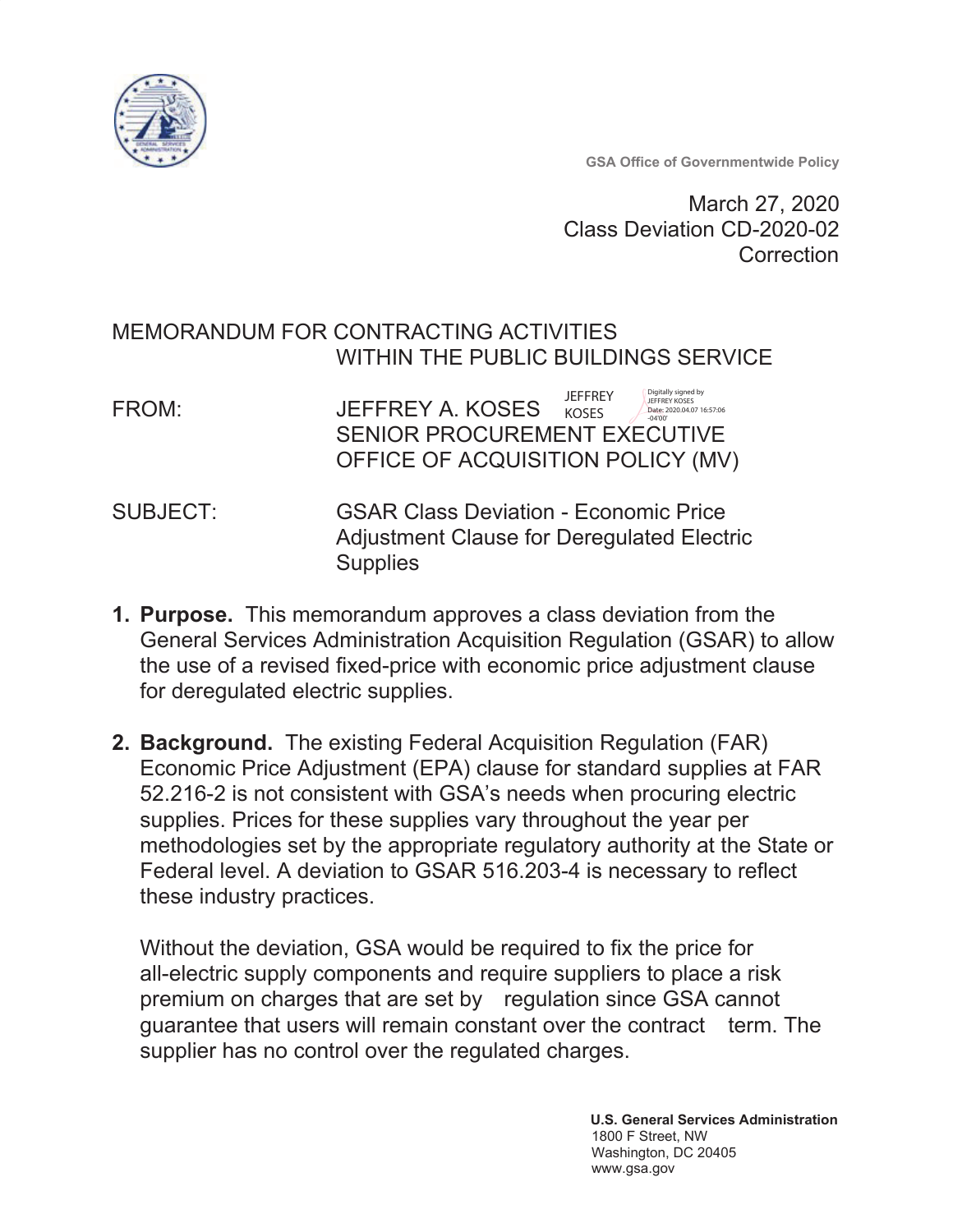PBS has also demonstrated through the their attached business case that the following conditions, as described in FAR 16.203-4(a)(1) apply:

- 1. A fixed-price contract is contemplated.
- 2. The requirement is for standard supplies that have an established catalog or market price.
- 3. A fixed-price contract with economic price adjustment is necessary to provide for contract price adjustment in the event of changes in the contractor's established prices.

Therefore, an agency prescribed clause is appropriate per FAR 16.203-4(a)(2). GSA PBS requested a class deviation to GSAR 516.203 Fixed-price contracts with economic price adjustment (EPA), to allow the use of an appropriate fixed-price with economic price adjustment clause for electric supplies following commercial industry practices.

- 3. Applicability. This class deviation only applies to the acquisition of deregulated electric supplies.
- 4. Authority. Following consultation with the Chair of the Civilian Agency Acquisition Council (CAAC), this class deviation is issued under the authority of FAR 1.404 and GSAR 501.404.
- **5. Deviation.** See Attachment A for the changes in the GSAM text as revised by this deviation. The following is a summary:
	- a. The additional prescription in 516.203-4 for GSAR clause 552.216-77 Economic Price Adjustment - Electric Supply in lieu of FAR 52.216-2.
	- b. The addition of GSAR Clause 552.216-77.
- 6. Effective Date. This deviation is effective immediately and remains in effect until rescinded or incorporated into the GSAR.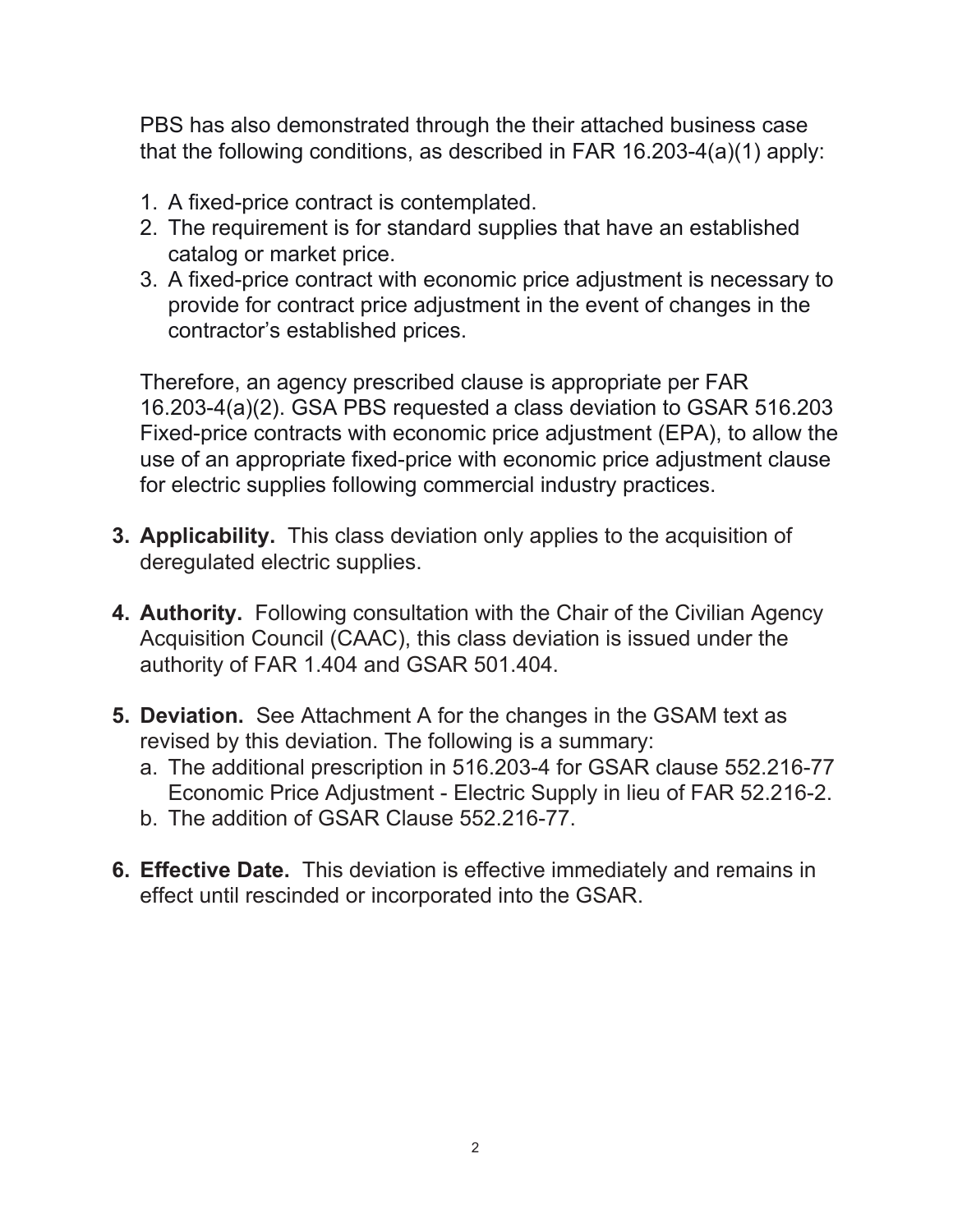- 7. Cancellations. Not applicable.
- 8. Point of Contact. Any questions regarding this deviation may be directed to GSARPolicy@gsa.gov.

**Attachments** Attachment A - GSAM Deviation Text Attachment B - PBS Business Case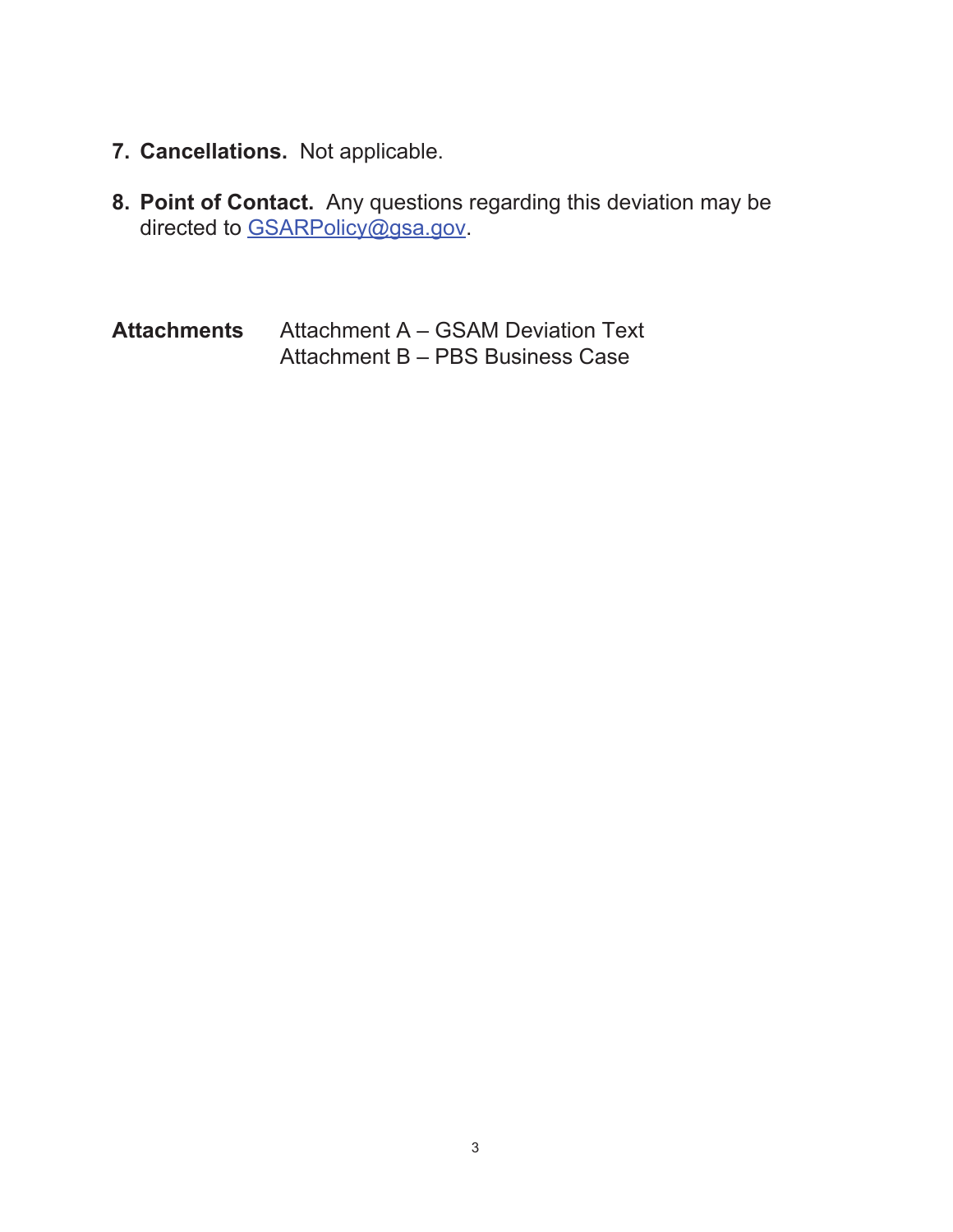# CD-2020-02 **APPENDIX A GSAM DEVIATION TEXT**

# GSAR Baseline: Change 106 effective 02/19/2020

• Additions to baseline made by deviation are indicated by [bold text in **brackets1** 

• Deletions to baseline made by deviation are indicated by strikethroughs

• Five asterisks (\* \* \* \* \*) indicate that there are no revisions between the preceding and following parts or sections

• Three asterisks (\* \* \*) indicate that there are no revisions between the material shown within a section and subsection or subsection

# **PART 516 - TYPES OF CONTRACTS**

 $* * *$ 

Subpart 516.2 - Fixed Price Contracts

\* \* \*

516.203-4 Contract clauses.

\* \* \*

[(c) Deregulated Electric Supply Contracts. Insert the clause at 552.216-77, Economic Price Adjustment - Electric Supply in solicitation and contracts for deregulated electric supplies instead of the FAR clause at 52.216-2, Economic Price Adjustment-Standard Supplies. The contracting officer shall insert the appropriate formulas required in paragraphs (a) and (b) of the clause.]

**PART 552 - SOLICITATION PROVISIONS AND CONTRACT CLAUSES** 

\* \* \* \* \*

Subpart 552.2 - Text of Provisions and Clauses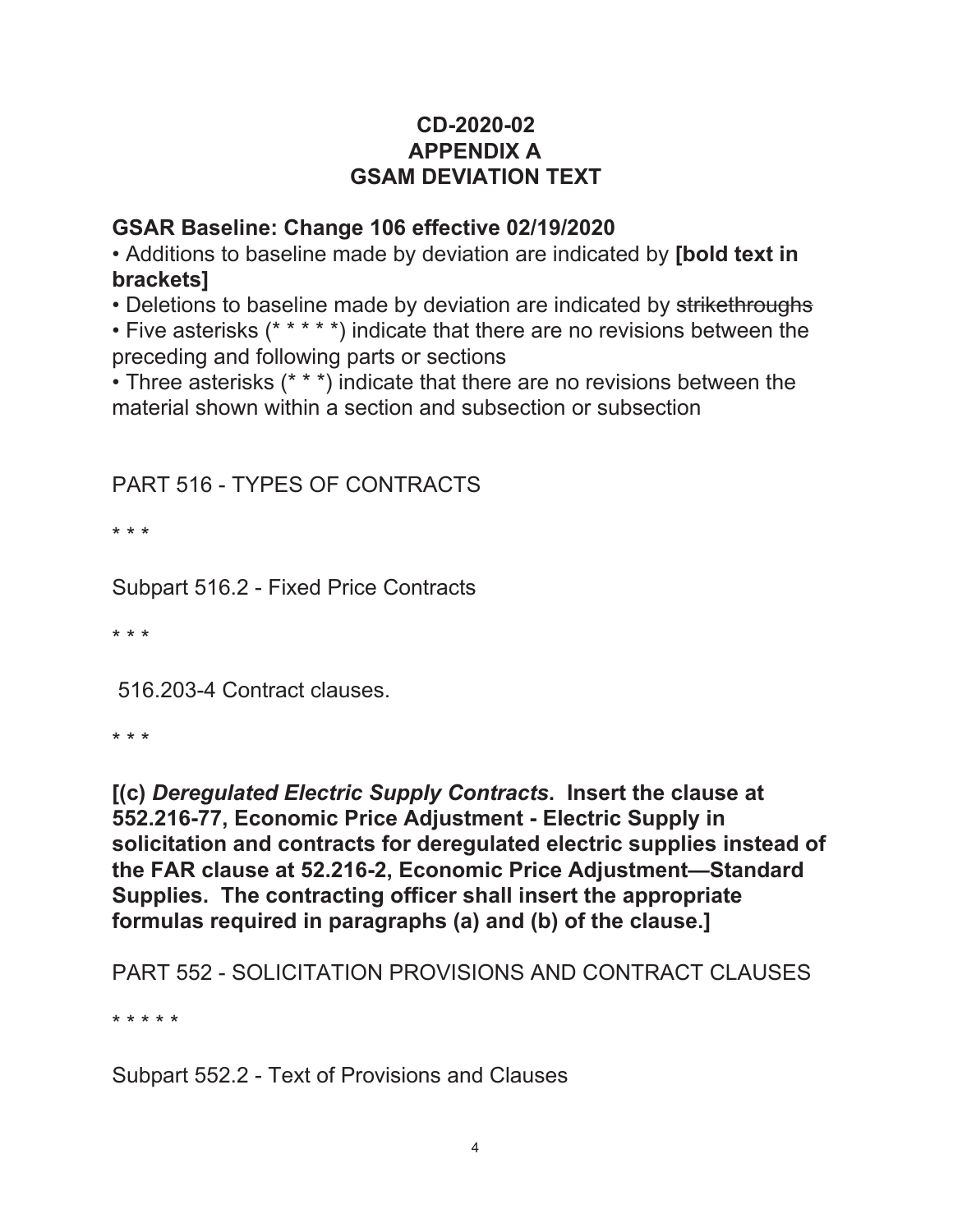\* \* \*

[552.216-77 Economic Price Adjustment-Electric Supply. As prescribed in 516.203-4(c), insert the following clause:

552.216-77 Economic Price Adjustment - Electric Supply (DATE).

In addition to the fixed price for the electric energy required for the accounts included in the contract pricing group *linsert appropriate* account or group of accounts], each month, the Contractor shall charge and the Government shall pay the Contractor for the accounts included in the contract pricing group [insert the appropriate account or group of accounts] an additional amount as an economic price adjustment equal to the sum of the following components:

(a) Capacity. The Government shall pay the Contractor a capacity charge in accordance with the following formula:

[The contracting officer shall insert the appropriate formula for the specific Regional Transmission Organization (RTO), which is an electric power transmission system operator that coordinates, controls, and monitors a multi-state electric grid, and is overseen by the Federal Energy Regulatory **Commission (FERC).]:** 

(b) Transmission. The Government shall pay the Contractor a Transmission Charge in accordance with the following formula:

[The contracting officer shall insert the appropriate formula for transmission charges, if applicable (transmission charges may not be applicable to certain utility zones). If not applicable, insert "Not Applicable]: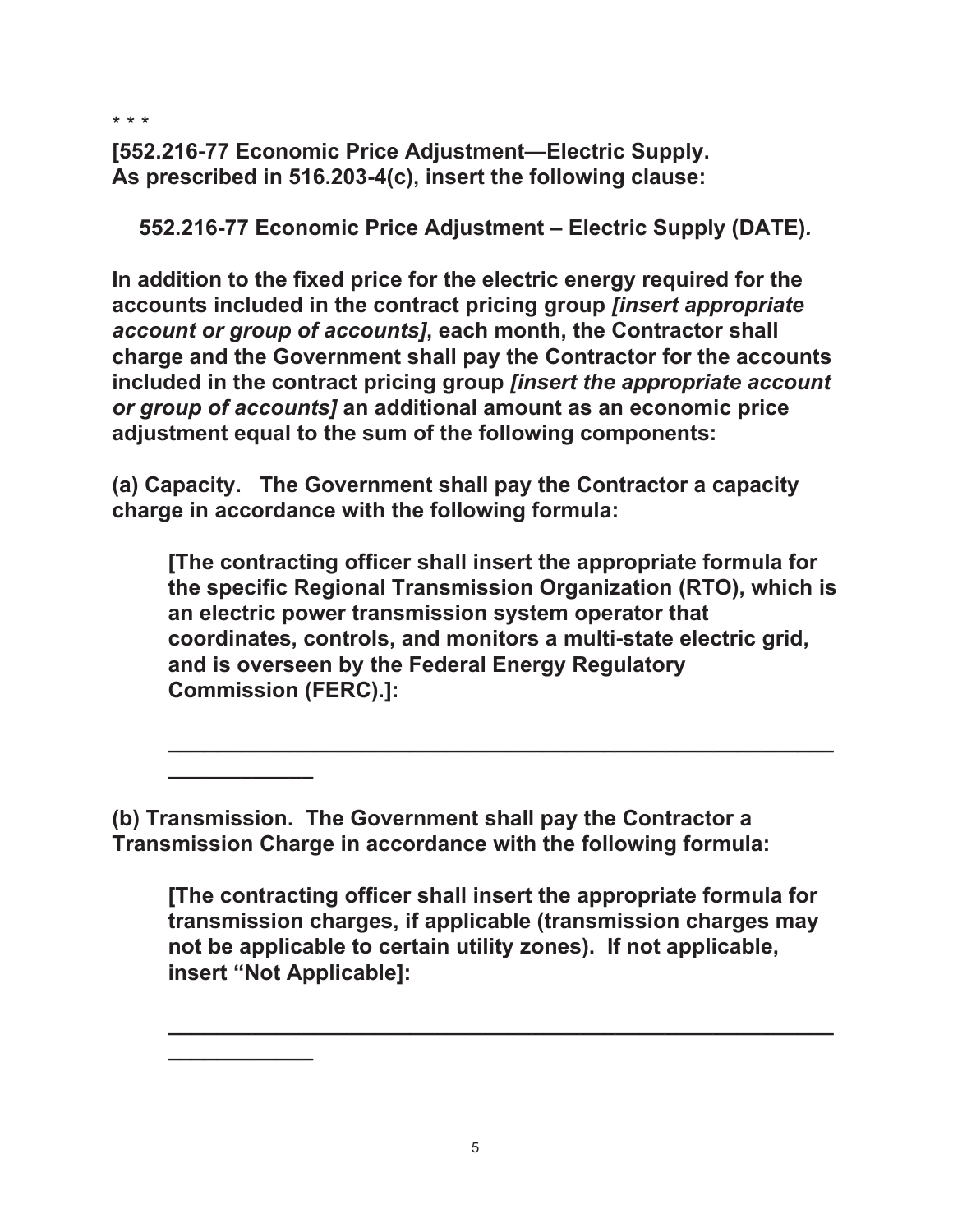(c) Other Market Charges and Credits. The Government shall pay and/or be credited back the following market based charges/credits as appropriate for the applicable contract and utility/RTO zone. The Contracting Officer shall identify which Other Market Charges and Credits will apply in the contract pricing section. [Include as appropriate.]

(1) Reliability Must Run (RMR) – Any RMR charges shall be with no

markup to the Government.

(2) Federal Energy Regulatory Commission (FERC) Order 745 Costs - FERC Order 745 costs, if any, shall be with no mark-up to the Government.

(3) Auction Revenue Rights (ARRs) - Any ARRs associated with the account loads shall be credited back to the Government. based on the Government's share of the Contractor's overall load. Both the transmission charge and any credits to the Government shall be shown as separate line items on the monthly invoices. The Contractor shall apply ARR credits within 60 days of receipt by the Contractor.

(d) Changes. The Contractor shall:

(1) Notify the Contracting Officer in writing as soon as reasonably possible of a change to either of the formulas in paragraphs (a) or (b) of this clause is required during the performance of the contract. The notification shall include the effective date of the change, and the applicable formula.

(2) On the anniversary date of a multiple year contract, or at the beginning of a renewal option period, to review and represent that the formulas in paragraphs (a) and (b) of this clause, are current, accurate, and complete.

(3) If the estimated value of the contract is increased or decreased as a result of paragraphs  $(d)(1)$  or  $(d)(2)$  of this clause, the Contractor shall provide a written request to the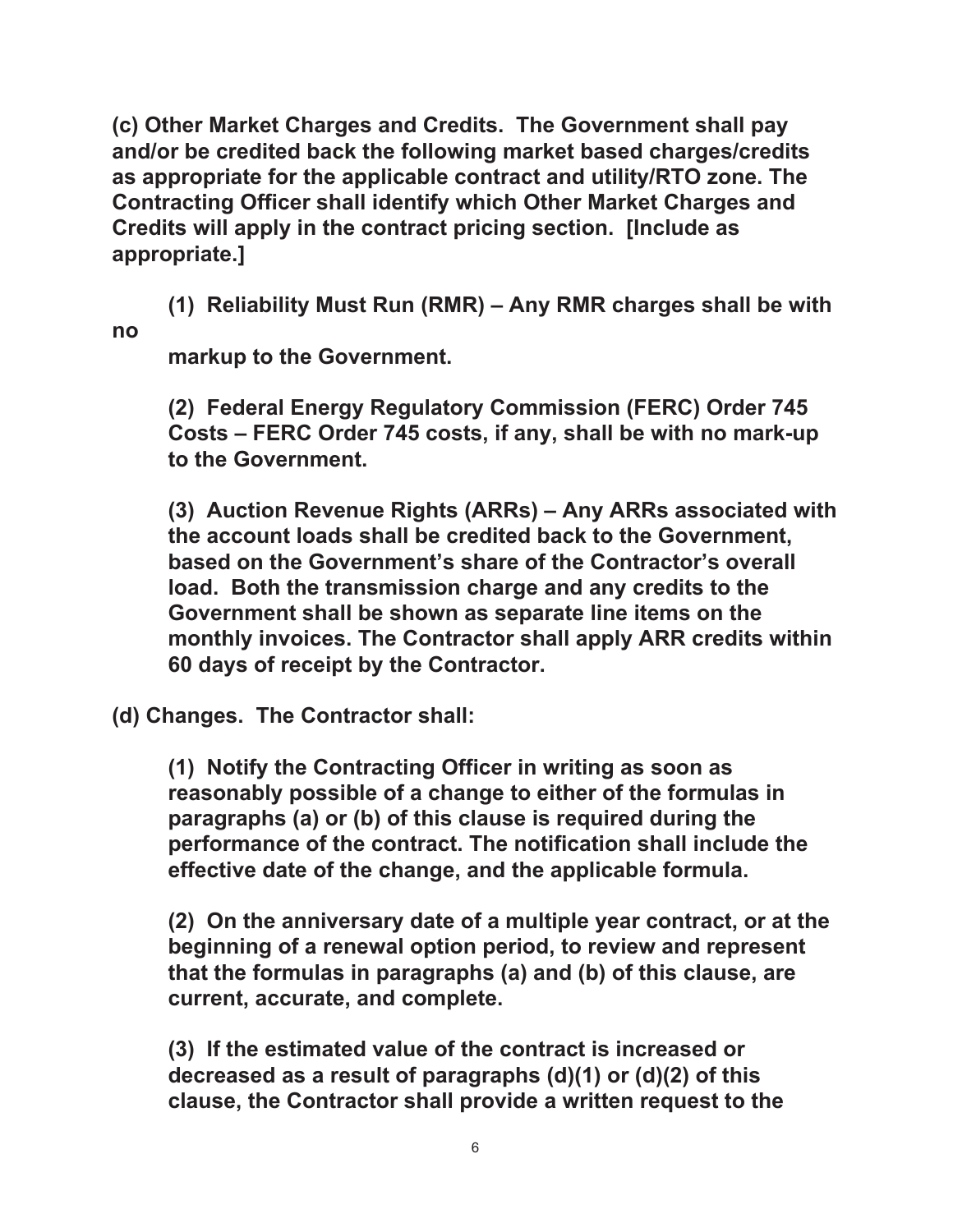Contracting Officer, and the contract shall be modified accordingly.

(End of clause)]

\* \* \* \* \*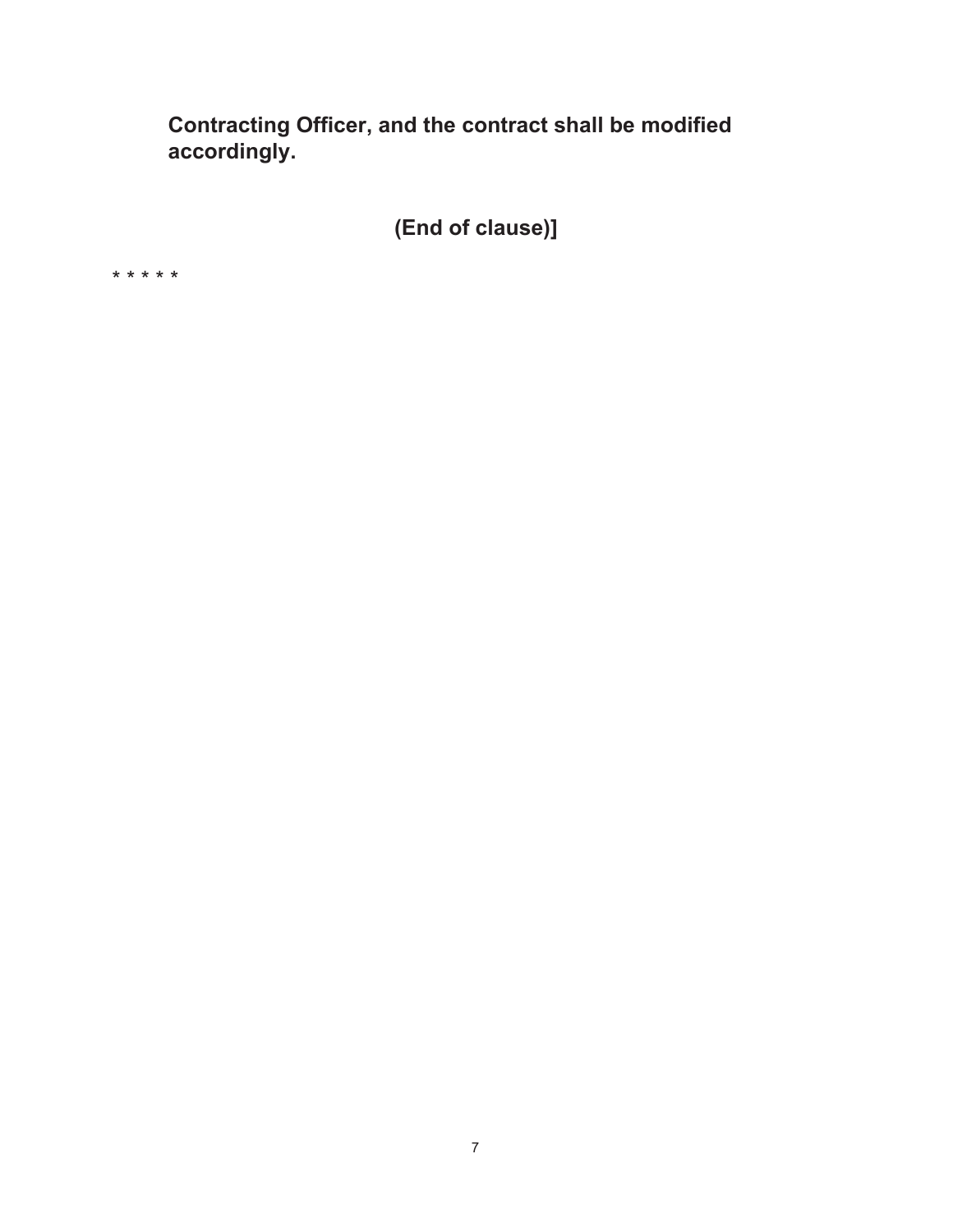

CD-2020-02 Attachment B

**GSA Public Buildings Service** 

February 25, 2020

| <b>MEMORANDUM FOR:</b> | JEFFREY A. KOSES<br><b>SENIOR PROCUREMENT EXECUTIVE</b><br>OFFICE OF ACQUISITION POLICY (M1V)                                                                                                      |
|------------------------|----------------------------------------------------------------------------------------------------------------------------------------------------------------------------------------------------|
| FROM:                  | <b>TRACY M. MARCINOWSKI</b><br><b>ASSISTANT COMMISSIONER</b><br>OFFICE OF ACQUISITION MANAGEMENT (PQ)                                                                                              |
|                        | <b>ANDREW M. HELLER</b><br>ASSISTANT COMMISSIONER<br>OFFICE OF FACILITIES MANAGEMENT (PM)                                                                                                          |
| <b>SUBJECT:</b>        | Business Case in support of a class deviation for energy<br>supplies in order to streamline procedures, realize cost<br>savings and acquire in accordance with established<br>commercial practices |

#### **1.0 NAME OF THE SERVICE REQUESTING THE CHANGE**

GSA Public Buildings Service (PBS) is requesting this class deviation.

#### **2.0 RATIONALE SUPPORTING THE NEED**

#### **2.1 DESCRIPTION OF THE PROBLEM OR MATTER TO BE ADDRESSED**

GSA PBS requests a class deviation to General Services Administration Acquisition Manual (GSAM) 516.203 Fixed-price contracts with economic price adjustment (EPA), to allow the use of an appropriate fixed-price with economic price adjustment clause for electric supplies in accordance with industry commercial practices, which would enable the Government to realize cost savings. This deviation only applies to the acquisition of deregulated electric supplies.

In accordance with the Federal Acquisition Regulation (FAR) 16.203-4(a)(2), "If all the conditions in paragraph (a)(1) of this subsection apply and the contracting officer determines that the use of the clause at 52.216-2 is inappropriate, the contracting officer

> **U.S. General Services Administration**  1800 F Street, NW Washington, DC 20405-0002 www.gsa.gov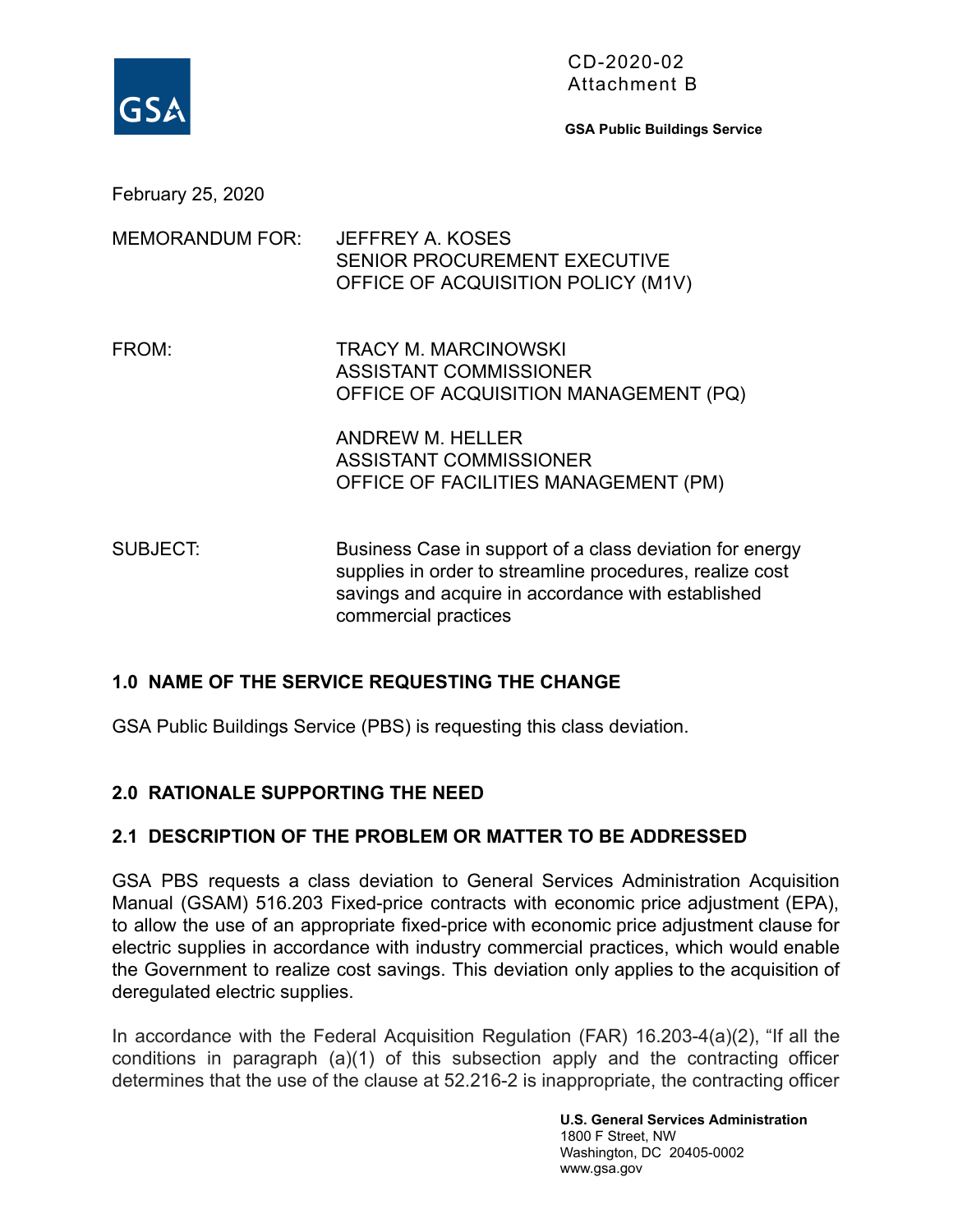may use an agency-prescribed clause instead of the clause at 52.216-2." The economic price adjustment (EPA) clause found in FAR clause 52.216-2 Economic Price Adjustment – Standard Supplies (JAN 1997) is not appropriate for electric supply commodities due to industry specific conditions, as further described in this Business Case.

This action is requested in accordance with GSAM 501.404, Class Deviations.

The proposed effective date of the class deviation is January 1, 2020 to remain in effect until rescinded or incorporated into the GSAM.

# **2.2 DISCUSSION OF THE BENEFIT TO THE AGENCY AND/OR ORGANIZATION**

Starting in the 1980s for natural gas and the late 1990s for electricity, the monopolistic public utility industry began to deregulate. Deregulation involved unbundling portions of the historic regulated public utility service. As the market developed, it became clear that deregulated natural gas and electricity commodities were commercial items as defined in FAR 2.101. Further, GSAM 512.203(b) requires the following:

(b) *Deregulated/Competitive Acquisitions for Natural Gas and Electricity* . For deregulated/competitive acquisitions, the contracting officer shall use policies and procedures in FAR Part 12 and this Part 512 in conjunction with the policies and procedures in FAR 41.202 (a) and (b), the review requirements of FAR Part 41, and GSAM Part 541, as applicable.

The nature of regulated utility services and deregulated natural gas and electricity commodities is that while the service/commodity is required for each facility to be operational the exact volume required is unknown due to a variety of factors. As such, GSA has selected the indefinite-delivery requirements contract type as outlined in FAR 16.501-2(a) and further in FAR 16.503 as the appropriate contract type for deregulated energy commodities. FAR 12.207(c)(1) allows the use of indefinite-delivery contracts provided "(i) the prices are established based on a firm-fixed price or fixed-price with economic price adjustment…." However, the EPA clause prescribed in FAR 16.203-4(a) is not appropriate for electric supply commodities due to industry specific conditions, which is further described below:

Electric supply is comprised of several components. The energy portion of the supply is widely traded and there is an active futures market enabling prices to be fixed by suppliers. Certain other pricing components typically included in that fixed price are state environmental requirements as well as minor components such as ancillary services. Other components of electric supply are either regulated by the Federal government or the billing methodology is regulated but the charges are uncertain. These regulated charges include capacity, transmission, reliability must run charges, FERC Order 745 costs and auction revenue rights, as applicable. The existing FAR EPA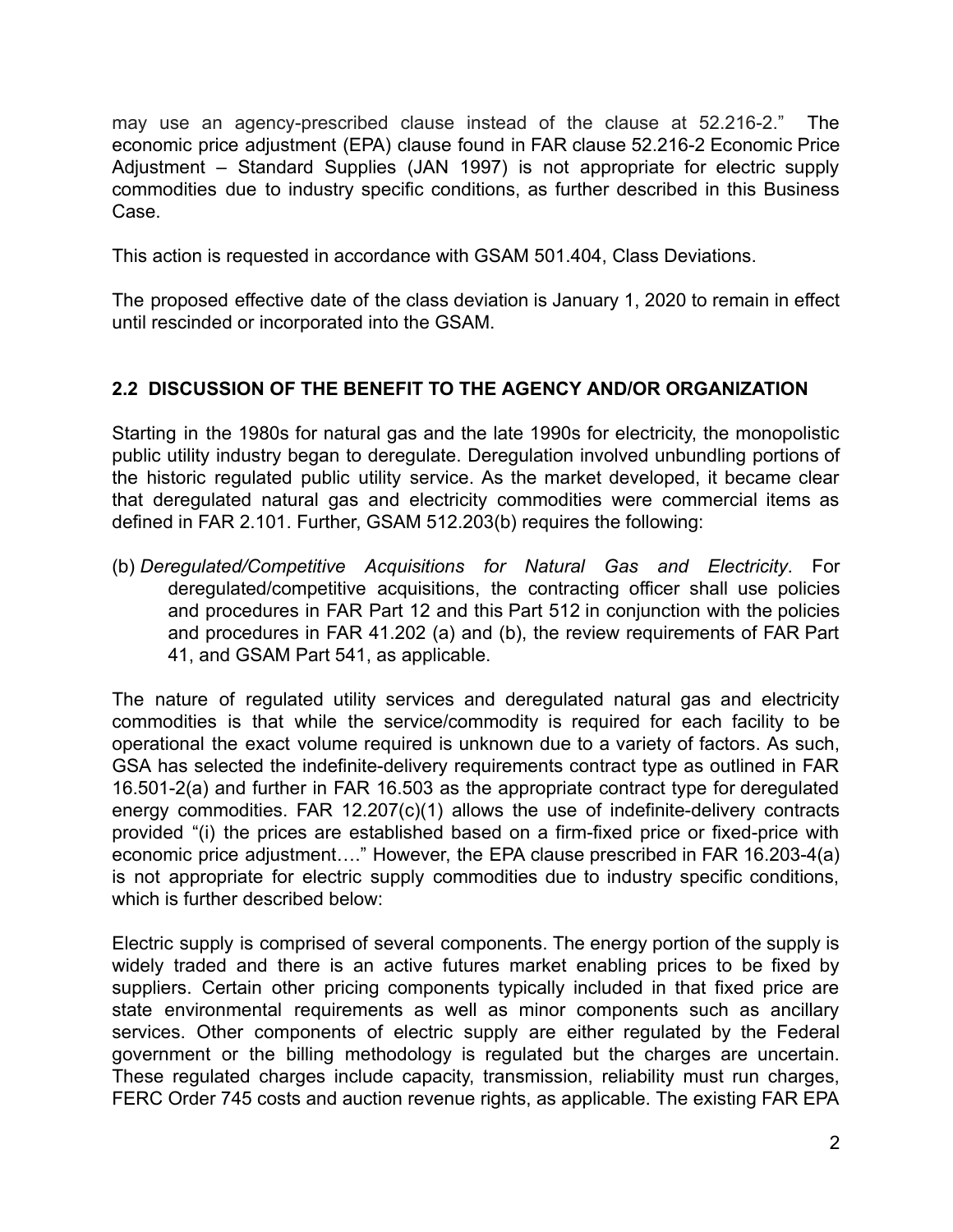clause is not reflective of a billing process where charges will vary throughout the year in accordance with methodologies set by an appropriate regulatory authority at the state or Federal level. A deviation to GSAM 516.203-4 is necessary to reflect these industry practices.

The deviation will provide for payment of certain electric supply charges through economic price adjustments. The rates for the charges are generally regulated at the Federal level and the volumes against which these rates apply vary on a periodic basis. Once approved, the deviation will enable GSA to purchase electric supplies in a manner that is consistent with common commercial practices. GSA will continue to fix the portion of electric supply (i.e. energy) that can be readily hedged in the marketplace and allow regulated charges to be billed with no markup. This practice will foster strong competition for energy and enable GSA to be billed with no markup for charges that are not set by the market. Without the deviation, GSA will be required to fix the price for all electric supply components and require suppliers to place a risk premium on charges that are set by regulation since GSA cannot guarantee that usage will remain constant over the contract term and the supplier has no control over the regulated charges.

Based on the above, specifically the variability in billing charges, current industry practices, and uncertainty of usage, FAR 52.216-2, would not be appropriate for deregulated electric supply contracts. Furthermore, the following conditions, as described in FAR 16.203-4(a)(1) apply:

- (1) A fixed-price contract is contemplated.
- (2) The requirement is for standard supplies that have an established catalog or market price.
- (3) A fixed-price contract with economic price adjustment is necessary to provide for contract price adjustment in the event of changes in the contractor's established prices.

Therefore, an agency prescribed clause is appropriate in accordance with FAR 16.203-4(a)(2).

## **3.0 DISCUSSION OF THE EFFECT, IF ANY, ON GSA'S INTERNAL OPERATING PROCEDURES:**

## **3.1 ACQUISITION WORKFORCE**

There are no anticipated workload impacts for GSA, its contracting officers or acquisition teams. The base contracts will continue to be awarded by the Energy Division and the regions and other agencies will continue to issue delivery orders against those contracts as is the practice today.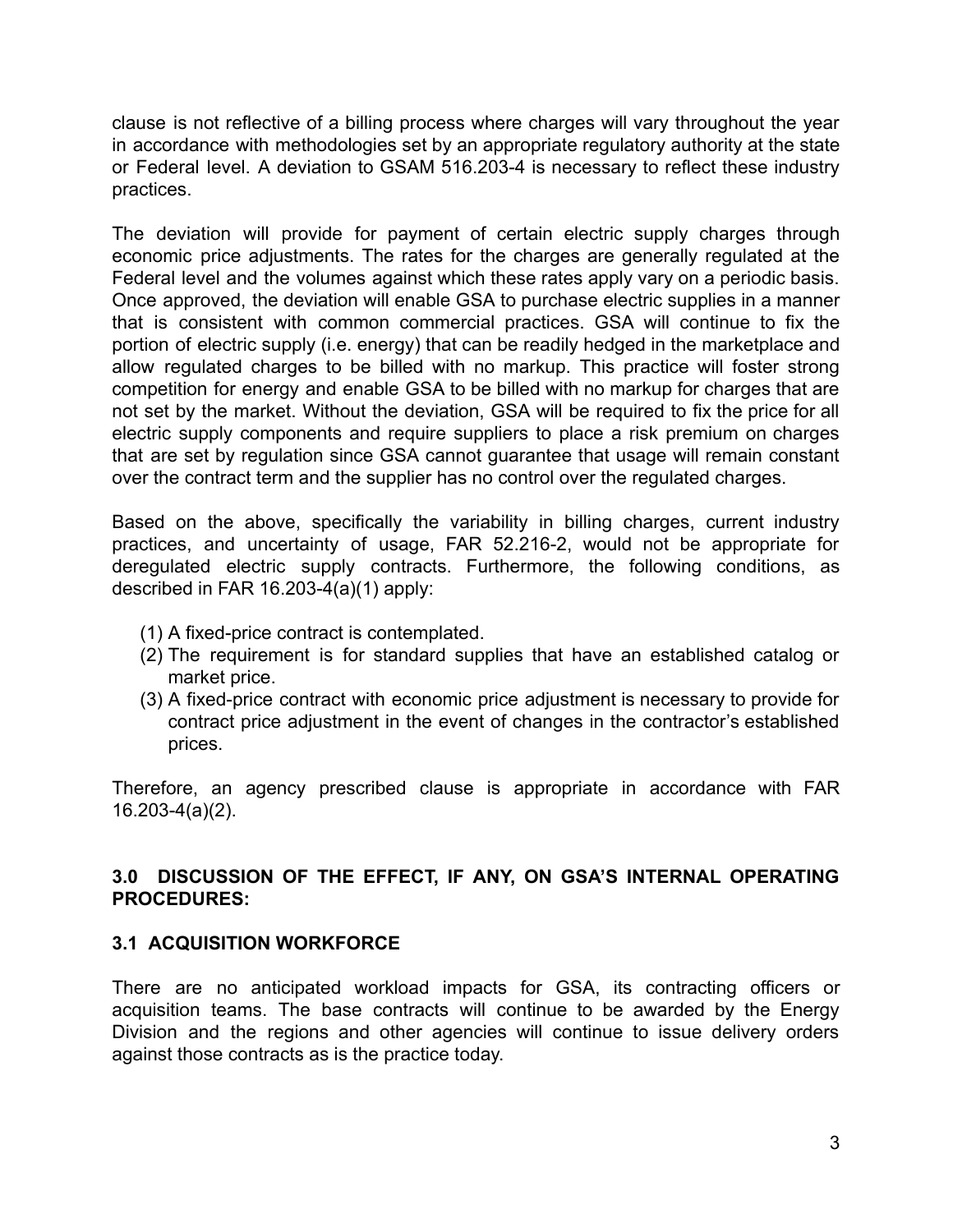## **3.2 ANOTHER OFFICE WITHIN GSA**

None

#### **3.3 AUTOMATED SYSTEMS**

There will be no impact to the financial or accounting systems. Contracts for deregulated electric and natural gas supplies are entered in EASi. Orders issued by GSA regions against those contracts are also entered in EASi with the appropriate financial information from Pegasys so that bills can be paid on a monthly basis.

## **4.0 DISCUSSION OF THE EFFECT ON CONTRACTORS OR OFFERORS**

It is not anticipated that this deviation will have any effect on contractors as the class deviation request is for pricing that is common in the commercial marketplace for deregulated electric supplies. Contractors prefer not to fix all supply charges and particularly those charges that are regulated and beyond their control in terms of volume and price.

GSA currently has twenty-seven electric supply contracts with an estimated annual value of \$270 million that could be affected by this deviation. The contracts are for GSA and client agency buildings located in fourteen states and the District of Columbia. Without the requested deviation, as the contracts expire, replacement contracts would be required to fix all electric supply charges without knowing what those charges may be. As a result, fully fixed price contracts could result in higher average prices as suppliers manage their increased price risk.

The clause will require the insertion of appropriate formulas for the Capacity and Transmission charges for the specific Regional Transmission Organization (RTO), which is an electric power transmission system operator that coordinates, controls, and monitors a multi-state electric grid, and is overseen by the Federal Energy Regulatory Commission (FERC).

These formulas will be established at the time of award, and may be modified during the performance of the contract, as specified within the clause. Standard formulas for these charges cannot be established within the GSAM clause, as the formulas as-specific to the RTO, and are subject to change. As portrayed in the below map, there are several RTOs within the United States, covering numerous GSA and client agency buildings: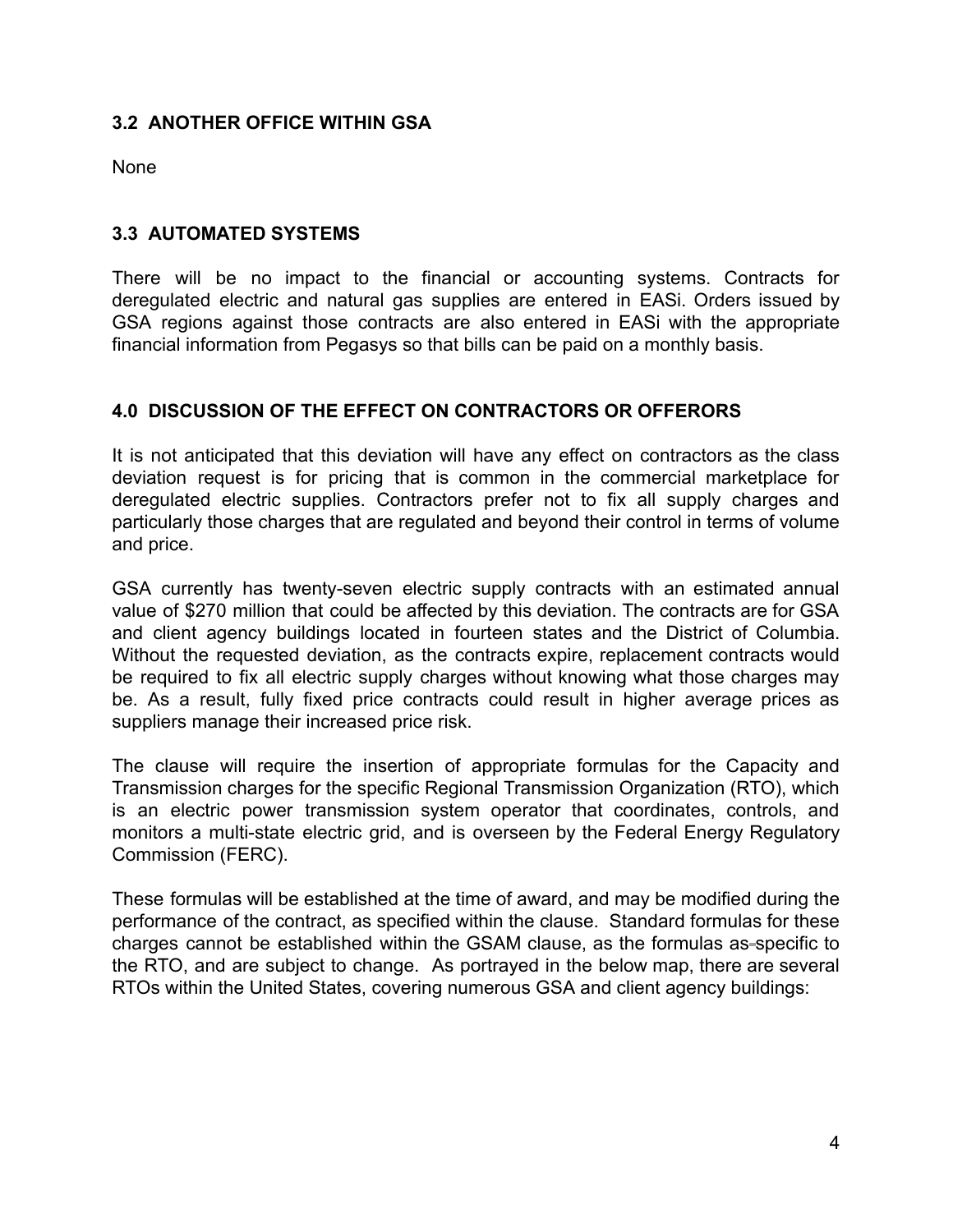

*(Source: <https://www.ferc.gov/industries/electric/indus-act/rto/elec-ovr-rto-map.pdf>*)

As an example, the current formulas, at the time of preparation of this business case, for Capacity and Transmission for PJM, an RTO covering 13 states and the District of Columbia, is provided below:

## **Capacity Charges**

 $Capacity Charge = kW_{CAP} * FPR * FZSF * DZSF * D * \frac{FZNLP}{1000 * 365}$ 1000 365 \*

*Abbreviated terms have the following meaning:* 

| $kW^{\,}_{Cap}$ | Account's Capacity Peak Load Contribution (PLC) in KW                   |
|-----------------|-------------------------------------------------------------------------|
| D               | Days in meter read                                                      |
| <b>FZNLP</b>    | Applicable zone's RPM Final Zonal Net Load Price for Load, in \$/MW-Yr  |
| FPR             | The PJM Forecast Pool Requirement                                       |
| <b>FZSF</b>     | Applicable zone's Reliability Pricing Model (RPM) Final Zonal Scaling   |
|                 | Factor                                                                  |
| <b>DZSF</b>     | Applicable zone's average Daily Zonal Scaling Factor for billing period |

Transmission Charges

*Transmission Charge* =  $kW_{Trans} * D * \frac{NITS + TEC}{1000 * 365}$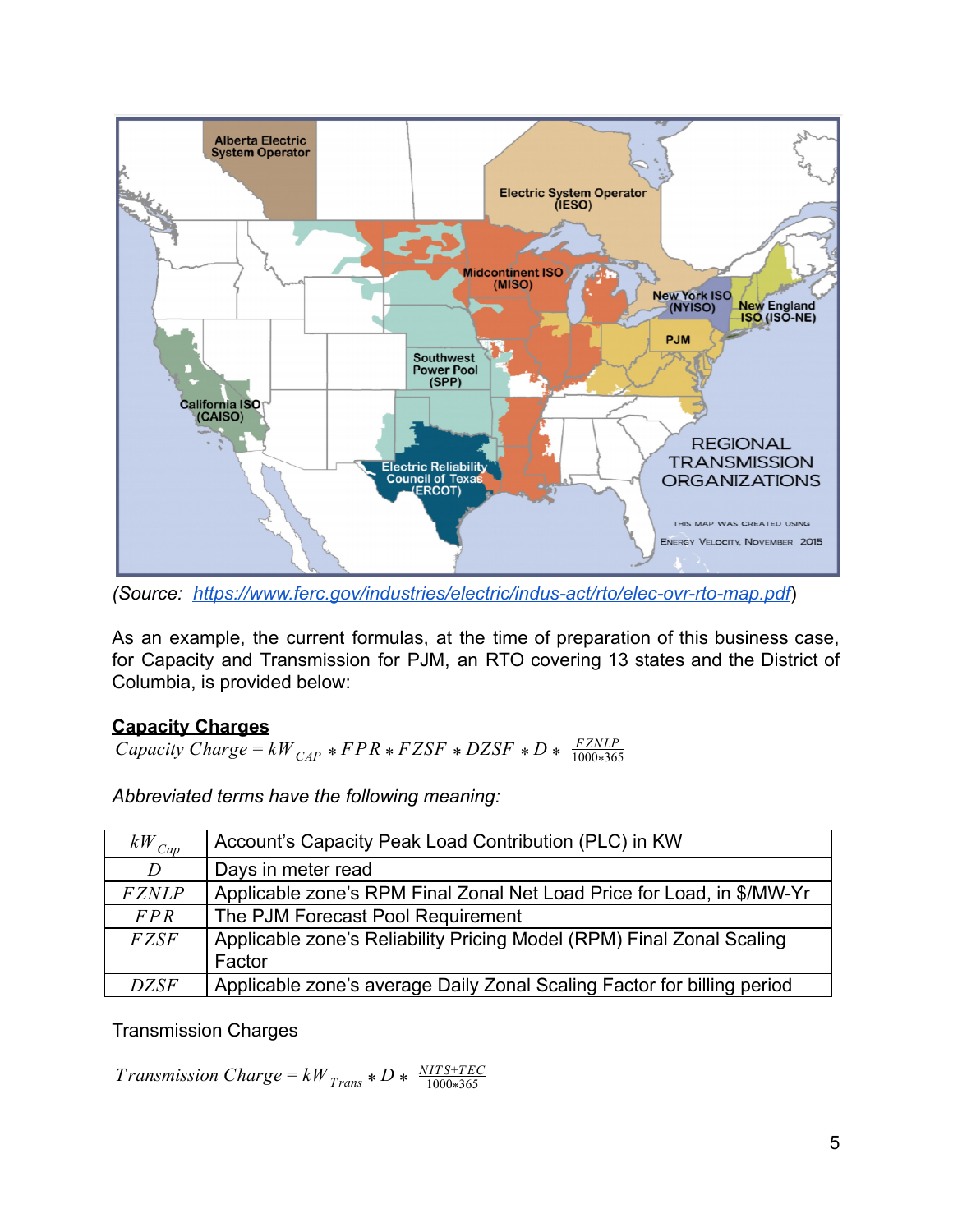Abbreviated terms have the following meaning:

| $kW_{Trans}$ | Account's Transmission PLC (or Network Service Peak Load (NSPL)) in    |
|--------------|------------------------------------------------------------------------|
|              | <b>KW</b>                                                              |
| <i>NITS</i>  | Applicable zone's Network Integration Transmission Service annual rate |
| <i>TEC</i>   | <b>Zonal Transmission Enhancement Project Annual Costs</b>             |
| D            | Number of days within the meter read                                   |

## **5.0 ANALYSIS OF ALTERNATIVES, RISKS, AND RISK MITIGATION**

Implementing this deviation will result in lower prices than GSA would obtain if a fully fixed price were the only alternative for GSA and its client agencies. If the supplier were required to fix the supply rate, then suppliers would bear the risk associated with fluctuations in capacity and transmission usage volumes and rates during the contract term. This added risk would be reflected in the contract price and GSA estimates that it would add approximately \$3-4 million per year in added risk premium.

Natural gas and electric supplies for commercial buyers are priced in a variety of ways in the commercial marketplace. The pricing approach depends on facility capabilities, buyer risk tolerance, budgetary considerations, market conditions and regional variation. For large commercial buyers of electricity and natural gas, it is a common practice to "pass through" certain pricing elements at cost. For electricity, the most common so-called pass-through pricing elements are those pricing elements that remain regulated by FERC. The rates for electric transmission and capacity are demand-based charges and set each year by FERC. The rates can vary significantly from year-to-year. Neither the contractor nor the Government controls the rates. Other grid controlled charges such as reliability must run charges, FERC Order 745 costs and auction revenue rights have billing methodologies that are regulated by FERC. These charges are also commonly treated as "pass through" items since neither the Government nor the contractor controls the rates.

Each independent RTO/Independent System Operator (ISO) will have different transmission and capacity charges but all are federally regulated by the Federal Energy Regulatory Commission (FERC) under the Federal Power Act Section 205 & 206. Section 205 requires that the proposer of a revision demonstrate that the proposed rate, term or condition is just and reasonable. Section 206 requires that the proposer of a revision meet a higher burden of proof: it must demonstrate not only that the proposed change is just and reasonable, but also that the existing provisions are unjust and unreasonable.

Each RTO/ISO delegated governing body or member committee have filing authority and are required to have FERC approval to meet Section 205 and 206 regulations. Any proposed changes to the formulas and rate structure would first be vetted through the RTO governing body and once approved submitted to FERC for final approval.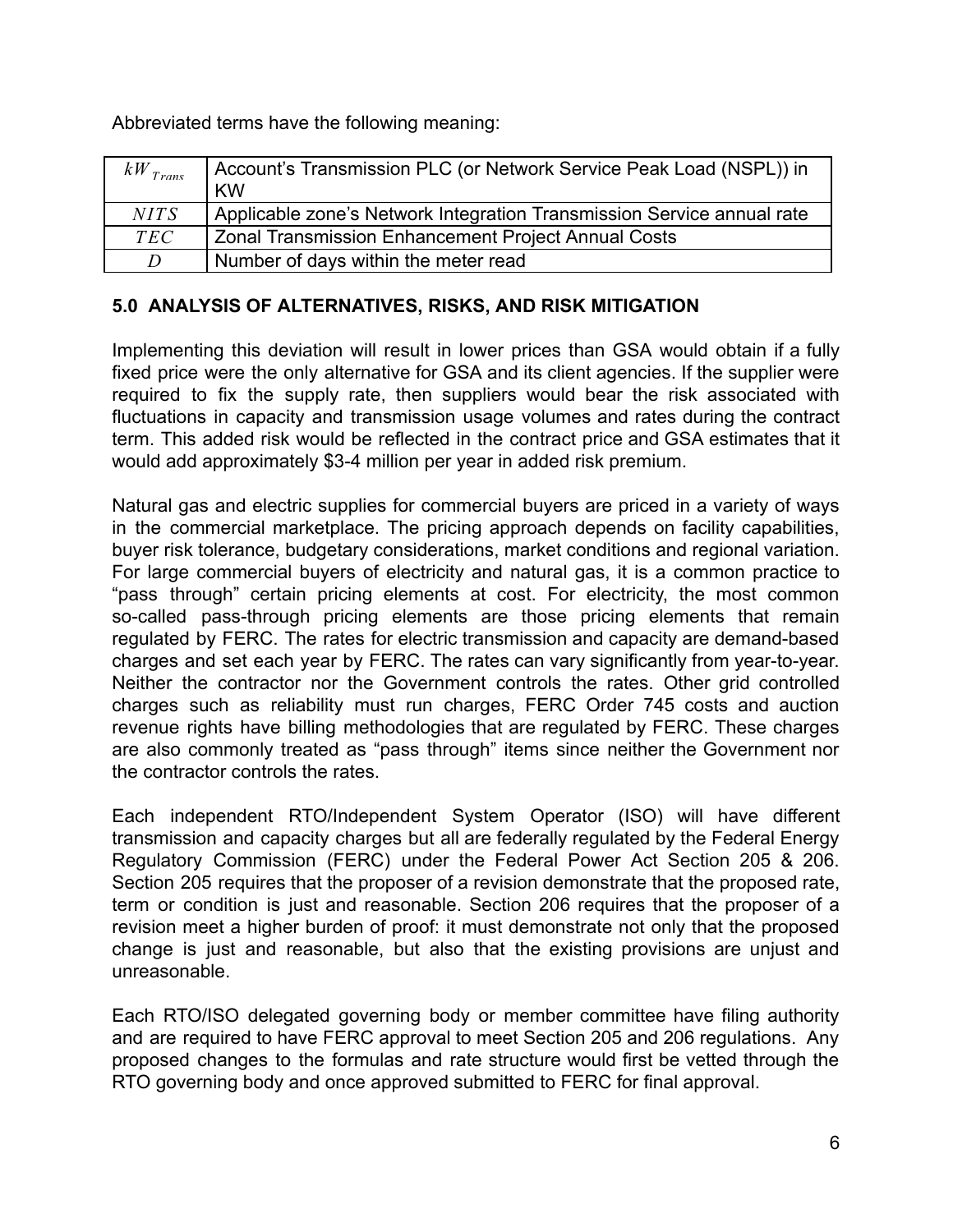As a result of the governance of the RTO and the oversight of the FERC, a "cap" or price ceiling, as similarly described in FAR 52.216-2(c)(1) would not be appropriate for the federally regulated, "pass through" transmission and capacity charges. Historically speaking, the average fluctuations to the transmission charges have been relatively insignificant. For example, when analyzing the changes to the transmission charges from a period June 2018 - January 2020, across 21 separate zones, the average variance was 2%. However, for the capacity charges, the fluctuations have historically varied from region to region, with the Northeast and Mid-Atlantic states seeing the largest changes year to year and California and Texas seeing small changes. These rate changes must be submitted and approved by FERC which ensures that the proposed rate increases are required for grid reliability and fair and equitable to the rate payers. Although the capacity charge fluctuations have varied, a "cap" or price ceiling would still not be appropriate given the regulated nature of the charges, which are outside of the Contractor's control. The inclusion of a "cap" or price ceiling will require the Contractor to include a risk premium to the firm-fixed price commodity, resulting in a higher contract price to the Government, without any real reduction of risk. (Additional information regarding the historical data is available upon request).

Furthermore, designation of a market indicator would also not be appropriate calculating the economic price adjustment of the transmission and capacity charges given the federally regulated nature of the charges. A market indicator would be appropriate for the commodity (i.e. electricity) if this portion of the service was subject to an economic price adjustment; however the commodity is, and will continue to be, firm-fixed price.

In addition to the above, it should be noted that nearly all Federal energy commodity purchases are conducted by two sources: the Defense Logistics Agency (DLA) and the GSA, PBS, Energy Division. DLA and GSA have been conducting deregulated energy commodity purchases from the inception of natural gas and electric deregulation. DLA and GSA routinely coordinate on policy and legal matters related to energy commodity purchases and purchase energy commodities as commercial items. DLA routinely uses a variety of fixed-price methods to price energy commodities. Attachment B to this business case provides a sample DLA clause utilized to address energy charges. DLA's model was taken into consideration when drafting the business case and proposed GSAM clause, however adjustments were made to align with GSA's current buying and contract administration practices.

## **6.0 DISCUSSION OF THE APPROACH TO BE USED TO IMPLEMENT AND MONITOR SUCCESS**

Implementation of this class deviation will allow GSA to adopt and align with industry best practices. The class deviation will be implemented on all new deregulated electric supply contracts, which are awarded and administered by the PBS Office of Facilities Management, Energy Division. In order to monitor success, PBS will continue to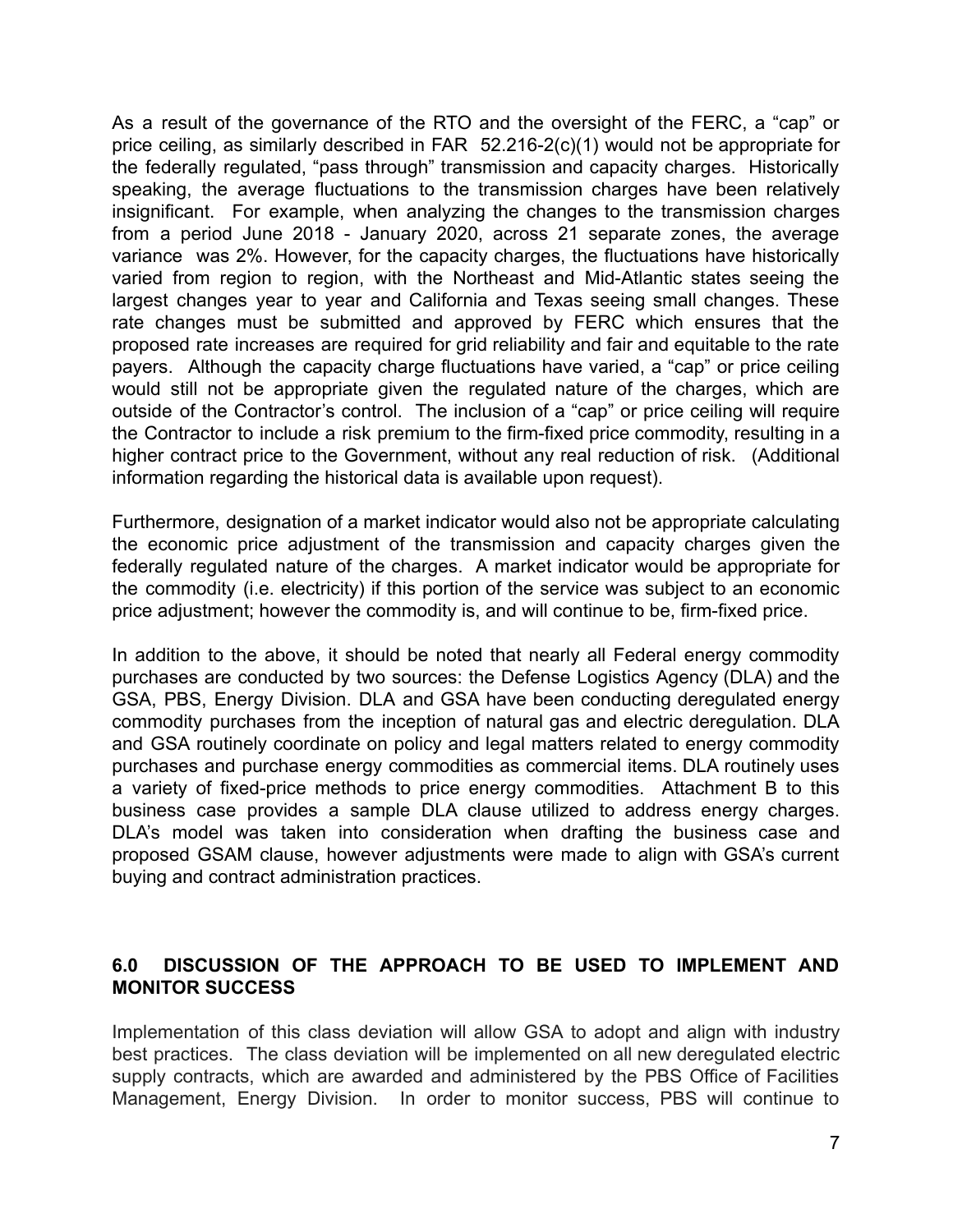benchmark future prices to the commercial market pricing. Historical pricing data and future pricing data can also be compared to realize cost savings.

Additionally, the Energy Division will review each request for economic price adjustment to verify the request is in accordance with industry standards. The Energy Division will also conduct a periodic review of contractor utility bills to ensure billing accuracy. The frequency and quantity of utility bills reviewed will vary depending on the risk to the Government. The more significant the request for economic price adjustment and the larger the number of mistakes identified, the larger the scope of the review.

#### **7.0 PROPOSED AMENDMENTS TO THE FAR OR THE GSAM IN LINE-IN LINE-OUT FORMAT**

See Attachment A.

## **8.0 LISTING OF THE ORGANIZATION(S), IF ANY, THAT HAVE BEEN BRIEFED OR INVOLVED IN DRAFTING THE PROPOSED AMENDMENTS**

None.

## **9.0 ATTACHMENTS**

Attachment A – GSAM Deviation Line-In/Line-Out Text Attachment B – Sample Defense Logistics Agency (DLA) Energy Clause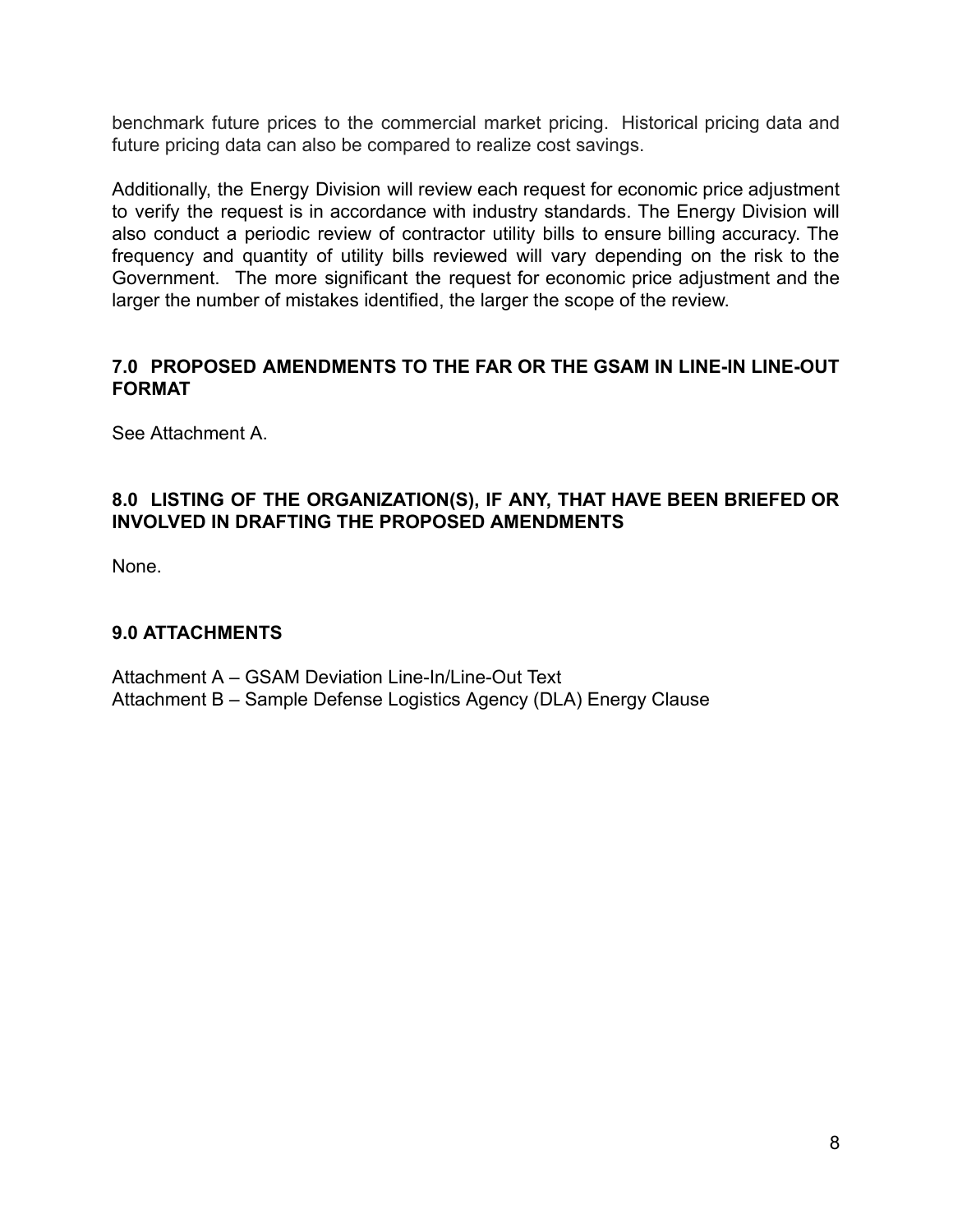#### 10. CONCURRENCE AND APPROVALS

#### **Statement of Legal Sufficiency**

The LR legal counsel concurs that there is no legal barrier to proceeding with the proposed deviation.

DocuSigned by:

Bradley Boettcher

B711C784E1034FF **Brad Boettcher Contract Contract Contract Contract Contract Contract Contract Contract Contract Contract Contract Contract Contract Contract Contract Contract Contract Contract Contract Contract Contract Contract Contra Office of General Counsel** 

2/28/2020

#### Approvals:



Andrew M. Heller **Example 2018** Date **Assistant Commissioner** Office of Facilities Management

 TRACY MARCINOWS KI

Digitally signed by TRACY MARCINOWSKI DN: C=US, O=U.S. Government, OU=General Services Administration, CN=TRACY MARCINOWSKI +<br>OID.0.9.2342.19200300.100.1.1=47001003079<br>703<br>Location: I am approving this document<br>Location: your signing location here<br>Date: 2020-02-28 09:39:50<br>Foxit PhantomPDF Version: 9.7.0

Tracy M. Marcinowski **Example 2018** Date **Assistant Commissioner Office of Acquisition Management** for Head of Contracting Activity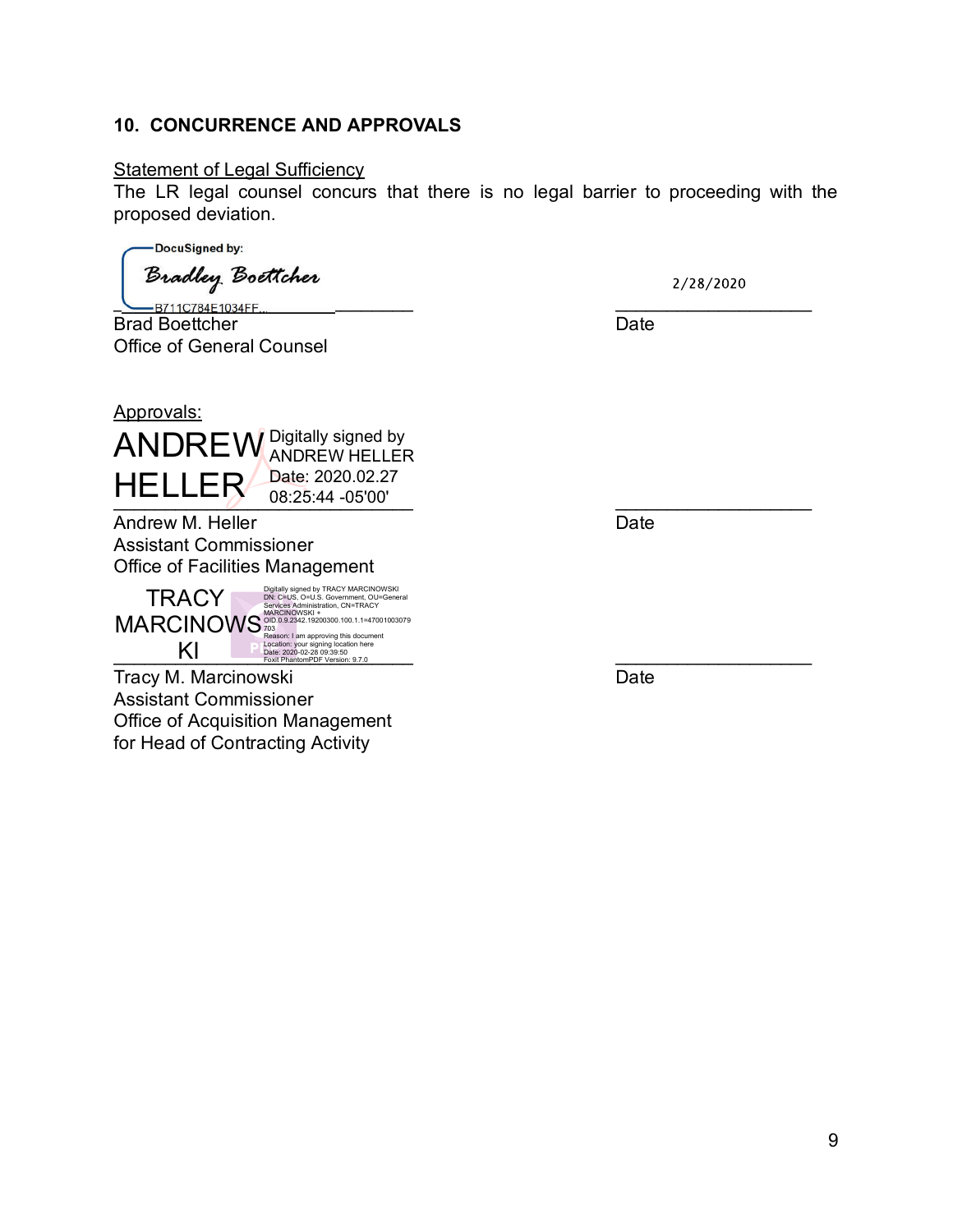## **Attachment A**

#### **GSAM DEVIATION LINE-IN/LINE-OUT TEXT**

**GSAR Baseline: Change 105 effective 01/21/2020** 

**• Additions to baseline made by deviation are indicated by [bold text in brackets]** 

**• Deletions to baseline made by deviation are indicated by strikethroughs** 

**• Five asterisks (\* \* \* \* \*) indicate that there are no revisions between the preceding and following sections** 

**• Three asterisks (\* \* \*) indicate that there are no revisions between the material shown within a subsection** 

\* \* \* \* \*

PART 516 - TYPES OF CONTRACTS

\* \* \*

Subpart 516.2 - Fixed Price Contracts

\* \* \*

516.203-4 Contract clauses.

\* \* \*

**[(d)** *Deregulated Electric Supply Contracts* **. For acquisitions of deregulated electric supply contracts, use 552.216-7X, Economic Price Adjustment - Electric Supply in lieu of FAR 52.216-2. The appropriate formulas shall be inserted in paragraphs (a) and (b) to account for regional variations.]** 

PART 552 - SOLICITATION PROVISIONS AND CONTRACT CLAUSES

\* \* \* \* \*

Subpart 552.2 - Text of Provisions and Clauses

\* \* \*

**[552.216-7X Economic Price Adjustment—Electric Supply. As prescribed in 516.203-4(d), insert the following clause:** 

**552.216-7X Economic Price Adjustment – Electric Supply (DATE)** *.*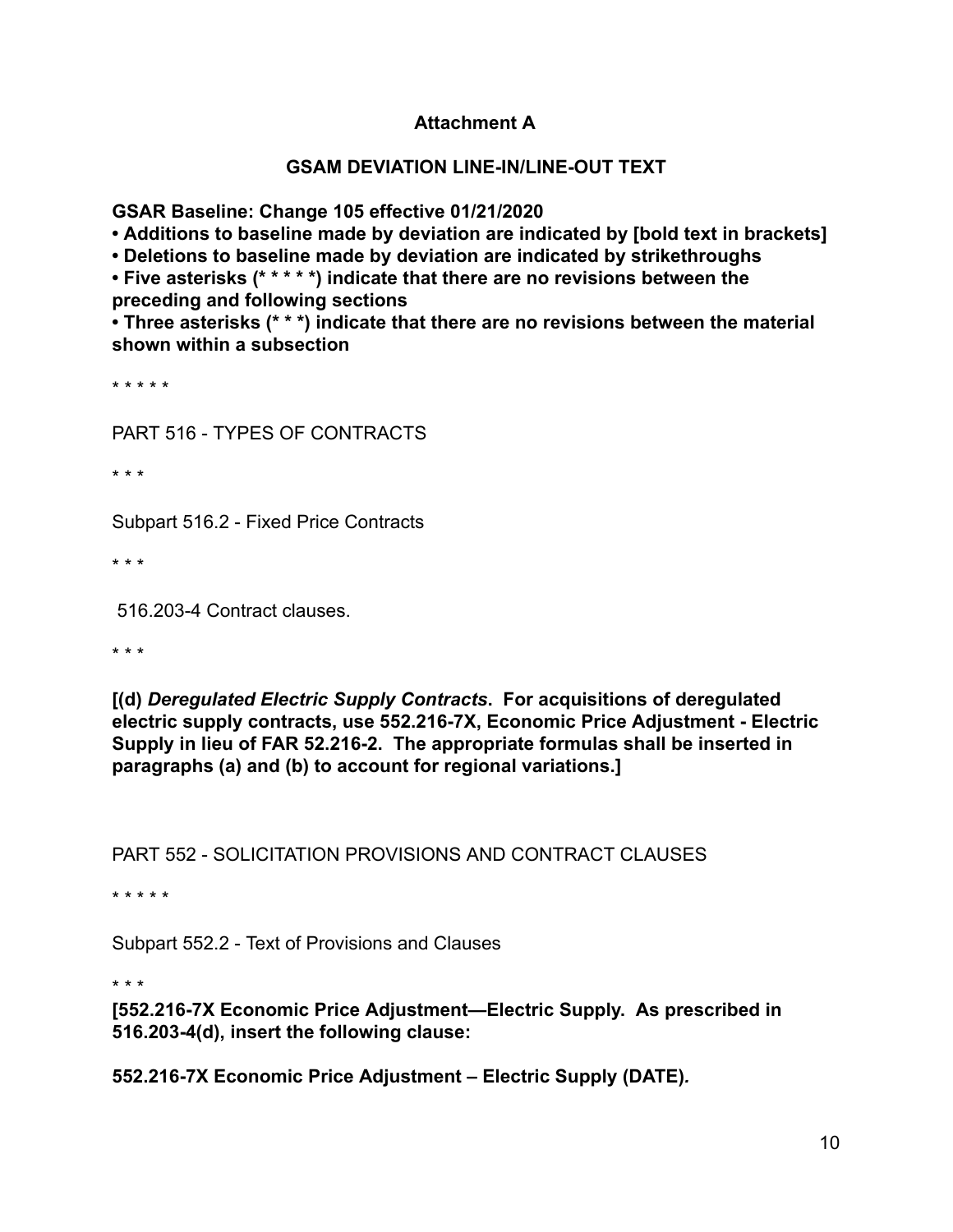**In addition to the fixed price for the electric energy required for the accounts included in the contract pricing group** *[insert appropriate account or group of accounts]* **, each month, the Contractor shall charge and the Government shall pay the Contractor for the accounts included in the contract pricing group** *[insert the appropriate account or group of accounts]* **an additional amount as an economic price adjustment equal to the sum of the following components:** 

**(a) CAPACITY. The Government shall pay the Contractor a Capacity Charge in accordance with the following formula:** 

**[Insert the appropriate formula for the Regional Transmission Organization (RTO)]** 

**(b) TRANSMISSION. The Government shall pay the Contractor a Transmission Charge in accordance with the following formula:** 

**[Insert the appropriate formula for transmission charges, if applicable (transmission charges may not be applicable to certain utility zones)]:** 

**(c) OTHER MARKET CHARGES AND CREDITS. The Government shall pay and/or be credited back the following market based charges/credits as appropriate for the applicable contract and utility/RTO zone. The Contracting Officer shall identify which Other Market Charges and Credits will apply in the contract pricing section. [Include as appropriate.]** 

**(1) Reliability Must Run (RMR) – Any RMR charges shall be with no markup to the Government.** 

**(2) Federal Energy Regulatory Commission (FERC) Order 745 Costs – FERC Order 745 costs, if any, shall be with no mark-up to the Government.** 

**(3) Auction Revenue Rights (ARRs) – Any ARRs associated with the account loads shall be credited back to the Government, based on the Government's share of the Contractor's overall load. Both the transmission charge and any credits to the Government shall be shown as separate line items on the monthly invoices. The Contractor shall apply ARR credits within 60 days of receipt by the Contractor.** 

# **(d) CHANGES.**

**(1) If a change to the Capacity or Transmission formulas in paragraphs (a) or (b) of this clause is required during the performance of the contract, the Contractor shall notify the Contracting Officer in writing as soon as**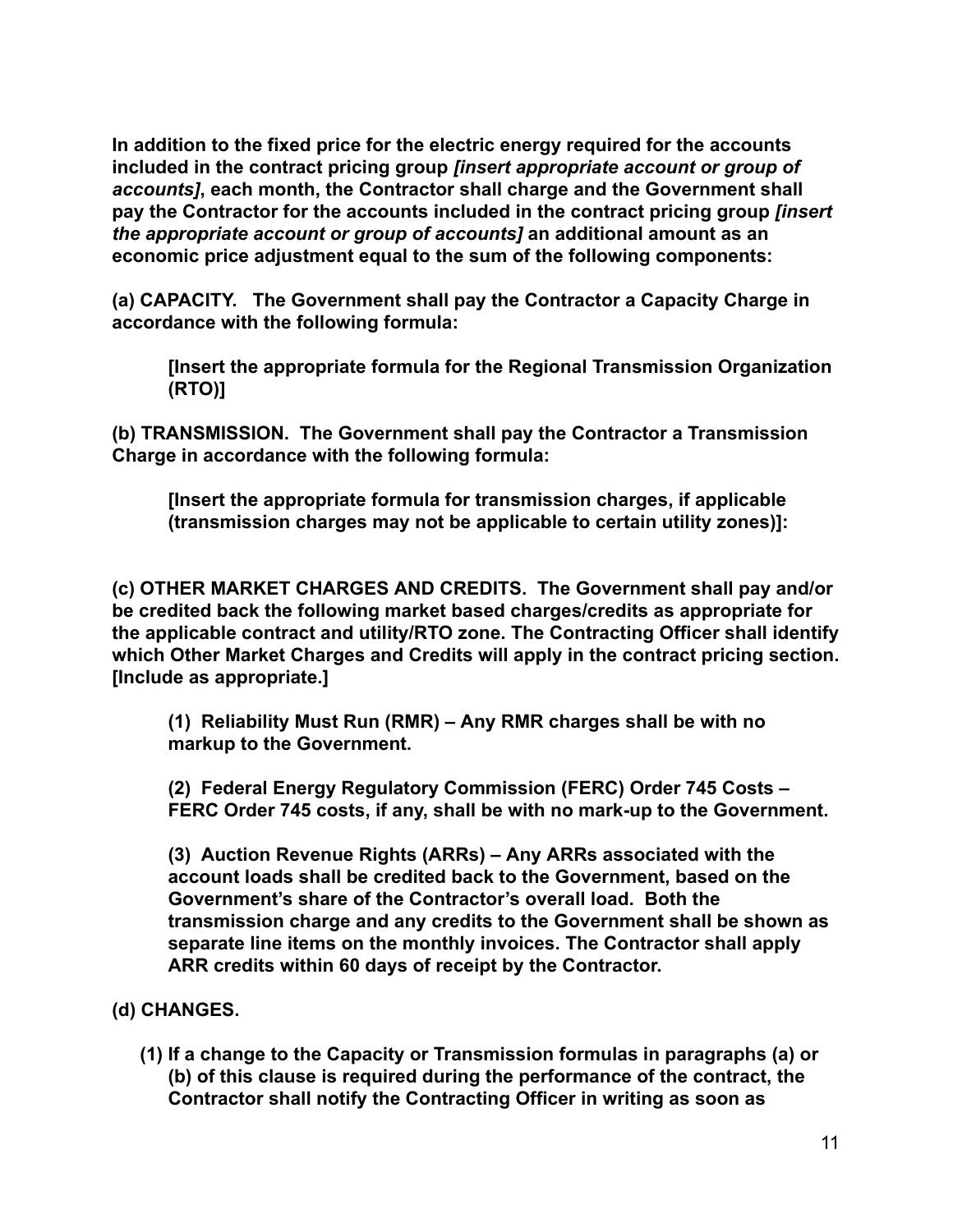**reasonably possible. The Contractor shall provide the effective date of the change with this notification.** 

- **(2) In addition to the notification in (d)(1), the Contractor is required, on the anniversary date of a multiple year contract, or at the beginning of a renewal option period, to review and represent that the Capacity and Transmission formulas in (a) and (b) of this clause, are current, accurate, and complete.**
- **(3) If the estimated value of the contract is increased or decreased as a result of (d)(1) or (d)(2), the Contractor shall provide a written request to the Contracting Officer, and the contract shall be modified accordingly.**
- **(4) Changes to the contract will be made in accordance with this clause and the clause at FAR 52.212-4 Contract Terms and Conditions - Commercial Items. No modification increasing the contract price shall be executed under this paragraph (d) until the Contracting Officer verifies the increase in the applicable established price.**

**(End of clause)]** 

\* \* \* \* \*